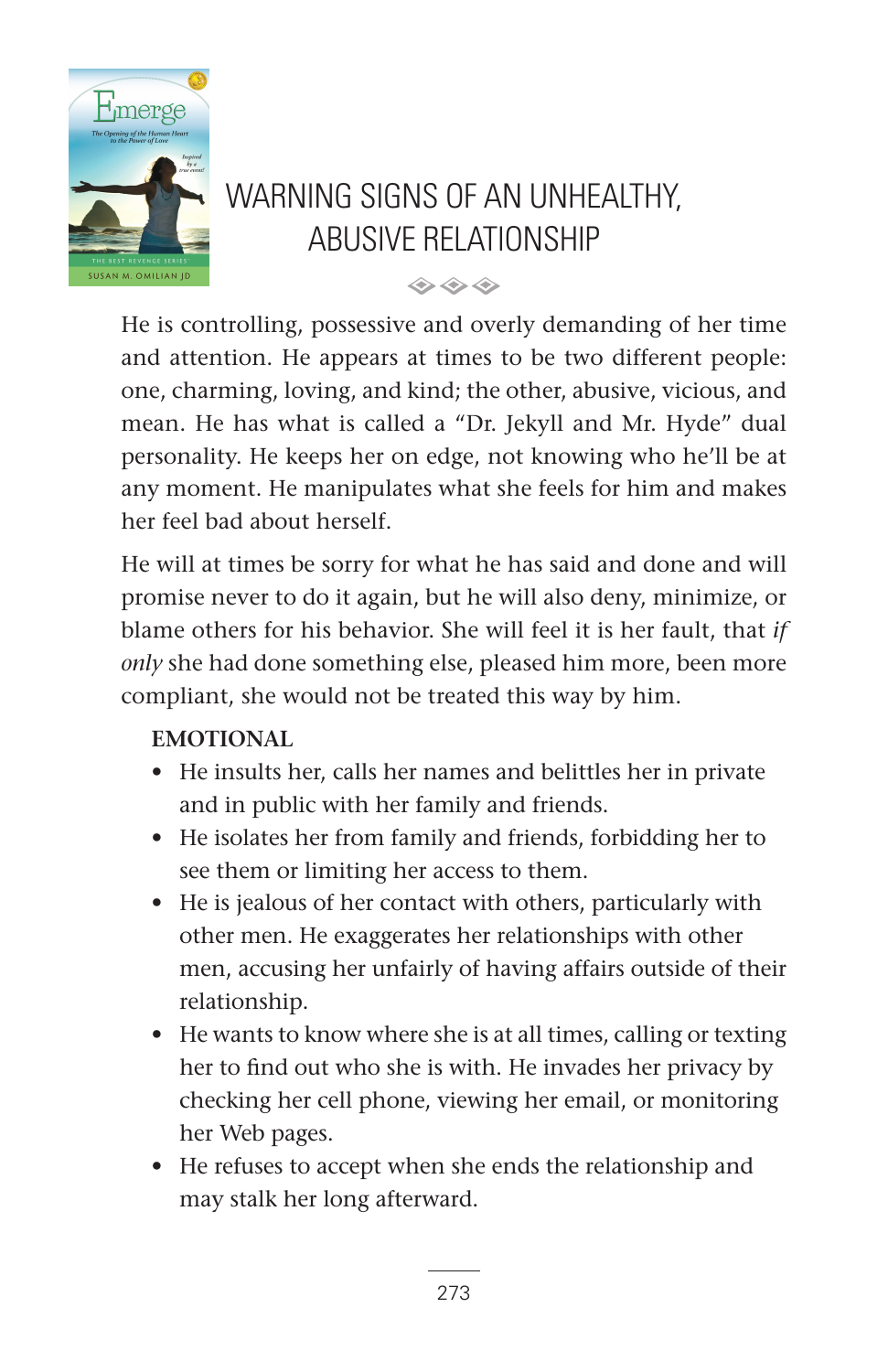#### EMERGE

### **PHYSICAL**

- He yells, screams, and loses his temper easily, sometimes disproportionately over unimportant things.
- He destroys her things, kicks, or breaks other property, making her fear that he could hurt her, too.
- He intimidates her, making her afraid of him by his looks, actions, and gestures.
- He grabs her, kicks her, slaps her, punches her, strangles her, draws a gun or weapon, and threatens to kill her. He harms her pets or threatens to hurt or harm her family or friends.
- He stalks her with unwanted phone calls, visits to her house or job, and secretly monitors her actions.

#### **ECONOMIC**

- He controls her access to money, even her own money or money she has earned herself.
- He refuses to pay bills or let her know about family income, investments, or property.
- He keeps her from getting or keeping a job, and he refuses to support their family or children.
- He makes all the big decisions, using male privilege to get his way and insisting on rigid gender roles.

### **PSYCHOLOGICAL**

- She feels like she is going crazy, that his view of the world is not reasonable, but she will have little chance of convincing him otherwise, and he demands her absolute loyalty to his way of thinking.
- He says he can't live without her or will kill himself if she leaves, so she fears ending the relationship.
- He pushes the relationship too far, too fast, and is obsessed with her and wants her for himself.
- He has unrealistic expectations and demands, and she feels it is her fault he's not happy.